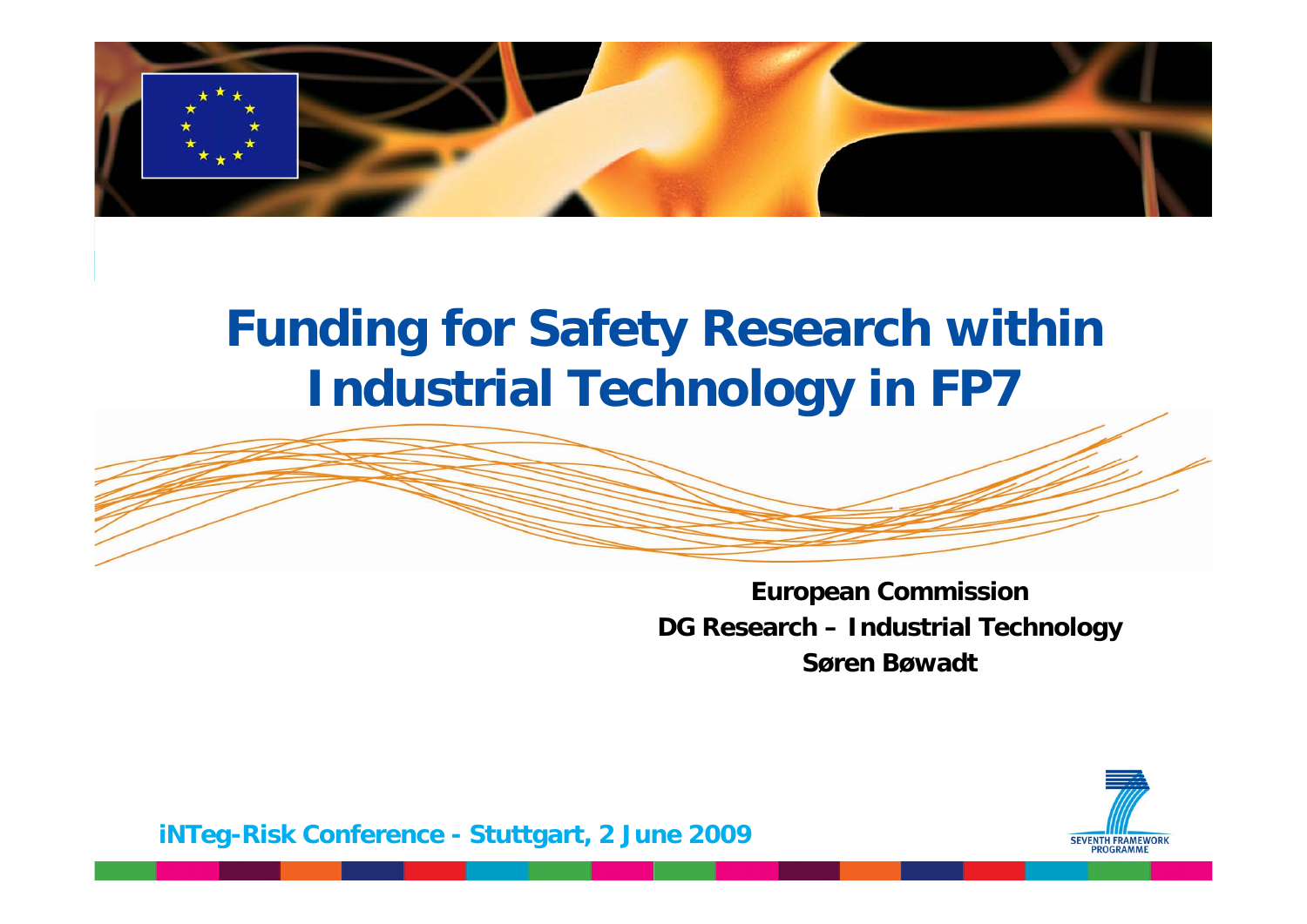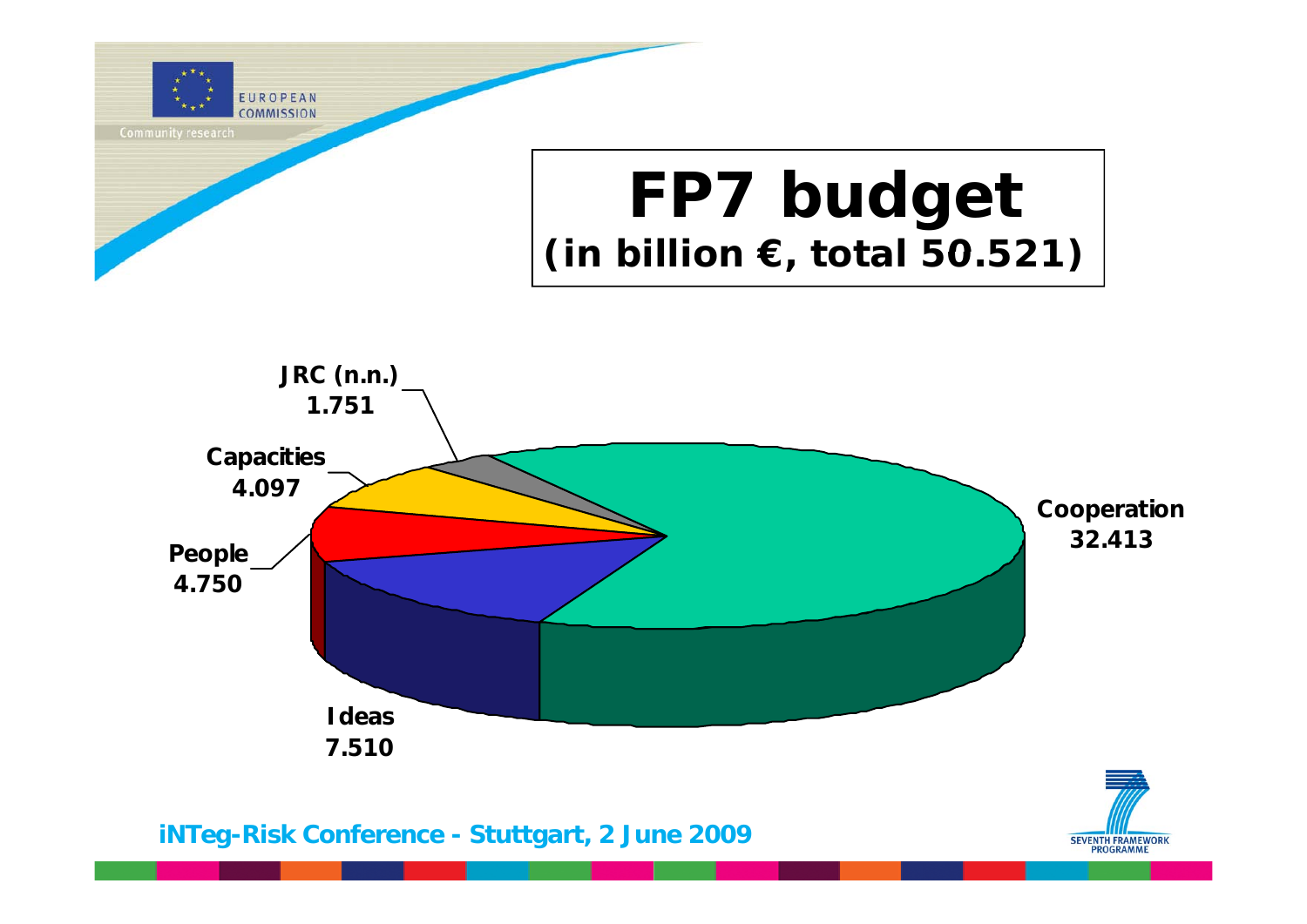

### **FP7 – SP Cooperation**

#### **10 Themes**

|                                               | (Emilion) |
|-----------------------------------------------|-----------|
| 1. Health                                     | 6 100     |
| 2. Food, agriculture and fisheries, and       | 1935      |
| biotechnology                                 |           |
| 3. Information and communication technologies | 9050      |
| 4. Nanotechnologies, materials and production | 3 4 7 5   |
| 5. Energy                                     | 2 3 5 0   |
| <b>6. Environment</b>                         | 1890      |
| 7. Transport                                  | 4 160     |
| 8. Socioeconomic research                     | 623       |
| 9. Space                                      | 1430      |
| 10. Security                                  | 1 400     |
| Total                                         | 32 413    |

**\* Not including non-nuclear activities of the Joint Research Centre: €1 751 million g**

**iNTeg-Risk Conference - Stuttgart, 2 June 2009**



**(€ million)**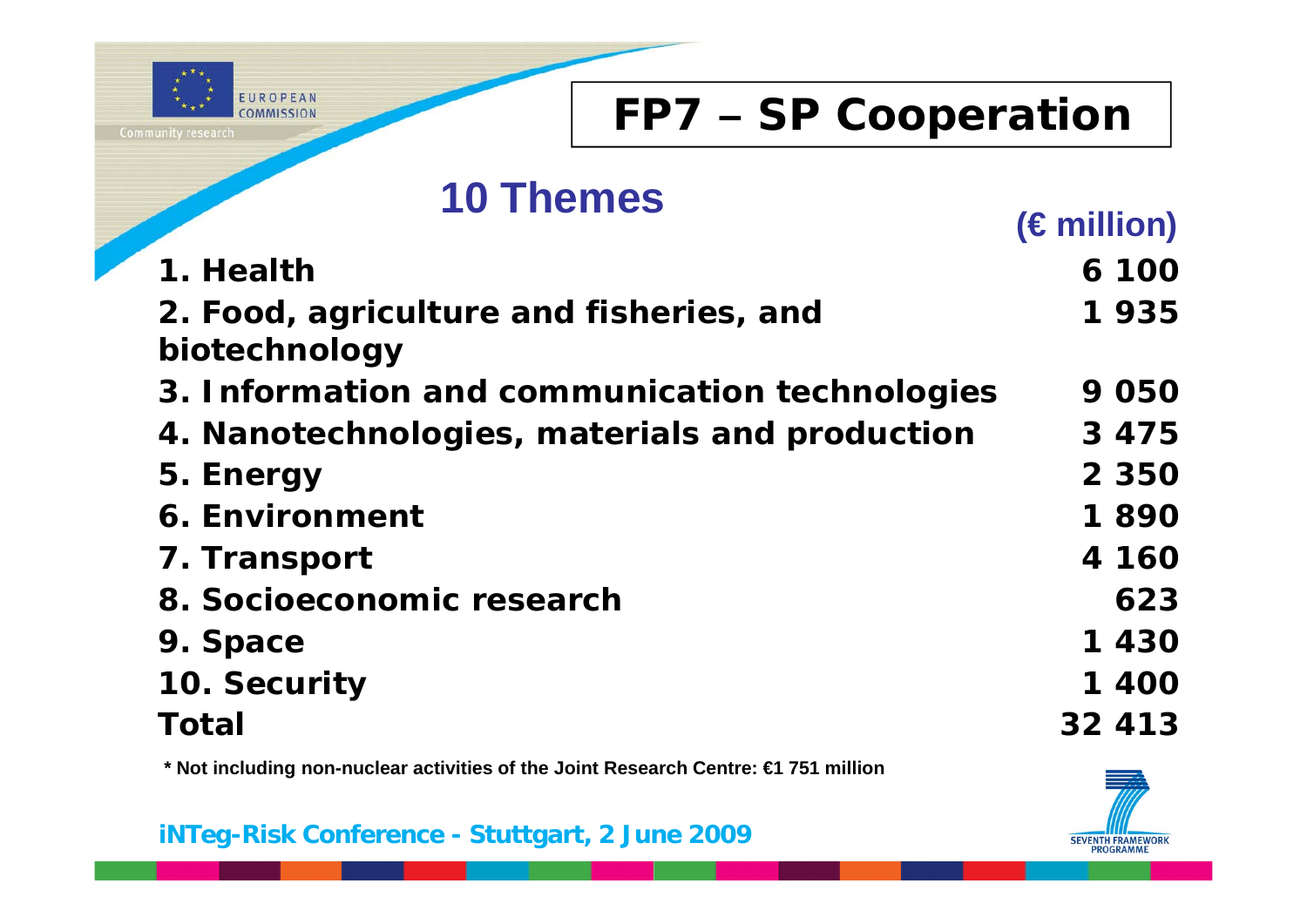

# **Safety & Policy**

**The safety domain is outside competition concerns: strong research investments are needed, much larger than DG-RTD can provide <sup>→</sup> support flagship projects like iNTeg-Risk and bring together national and private efforts**

**Identification of new risks is <sup>a</sup> priority in <sup>a</sup> society more and more risk averse → occupational health and safety and environmental concerns gains increasing attention**

**SRA of TP for industrial safety is of key importance for future projects though the improvement of synergies between different Technology** Platforms is encouraged  $\rightarrow$  ensure continuity into the **7th FP**

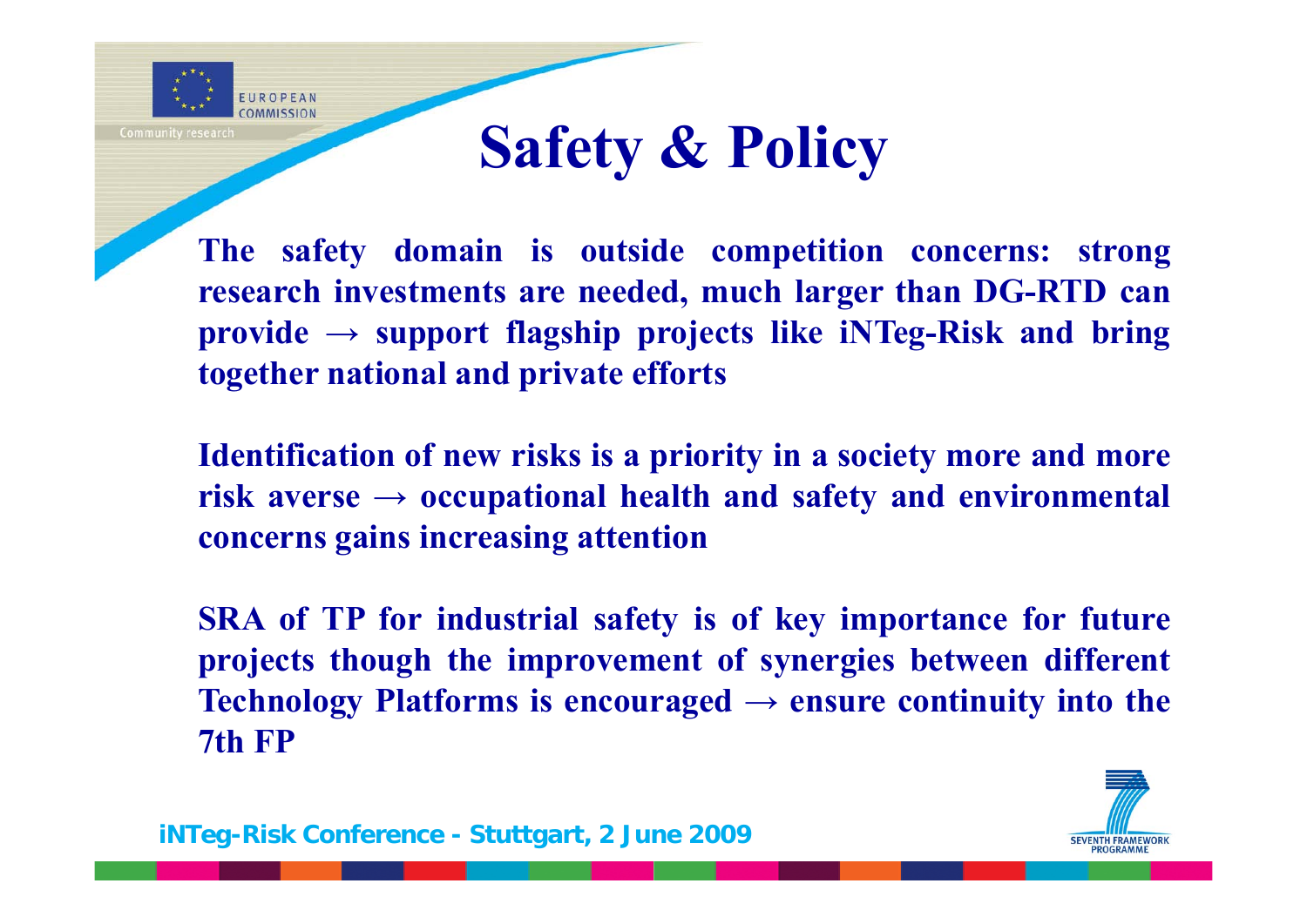

# **Target of safety activities**

**Transforming the whole industry into <sup>a</sup> "risk free" system for both workers and environment → possible interactivities with directorates such as Industry (DG ENTR), Environment (DG ENV), Health and Consumer Protection (DG SANCO) and the Health and Safety at Work (OSHA) agency**

**Risk assessment, management** and **reduction**  $\rightarrow$  **risk** governance **through standards & regulation**

**Dissemination, knowledge transfer, education, training <sup>→</sup> increase safety culture and human reliability factors while highlighting** beneficial impacts of cooperative  $R\&D$  activities (success stories)

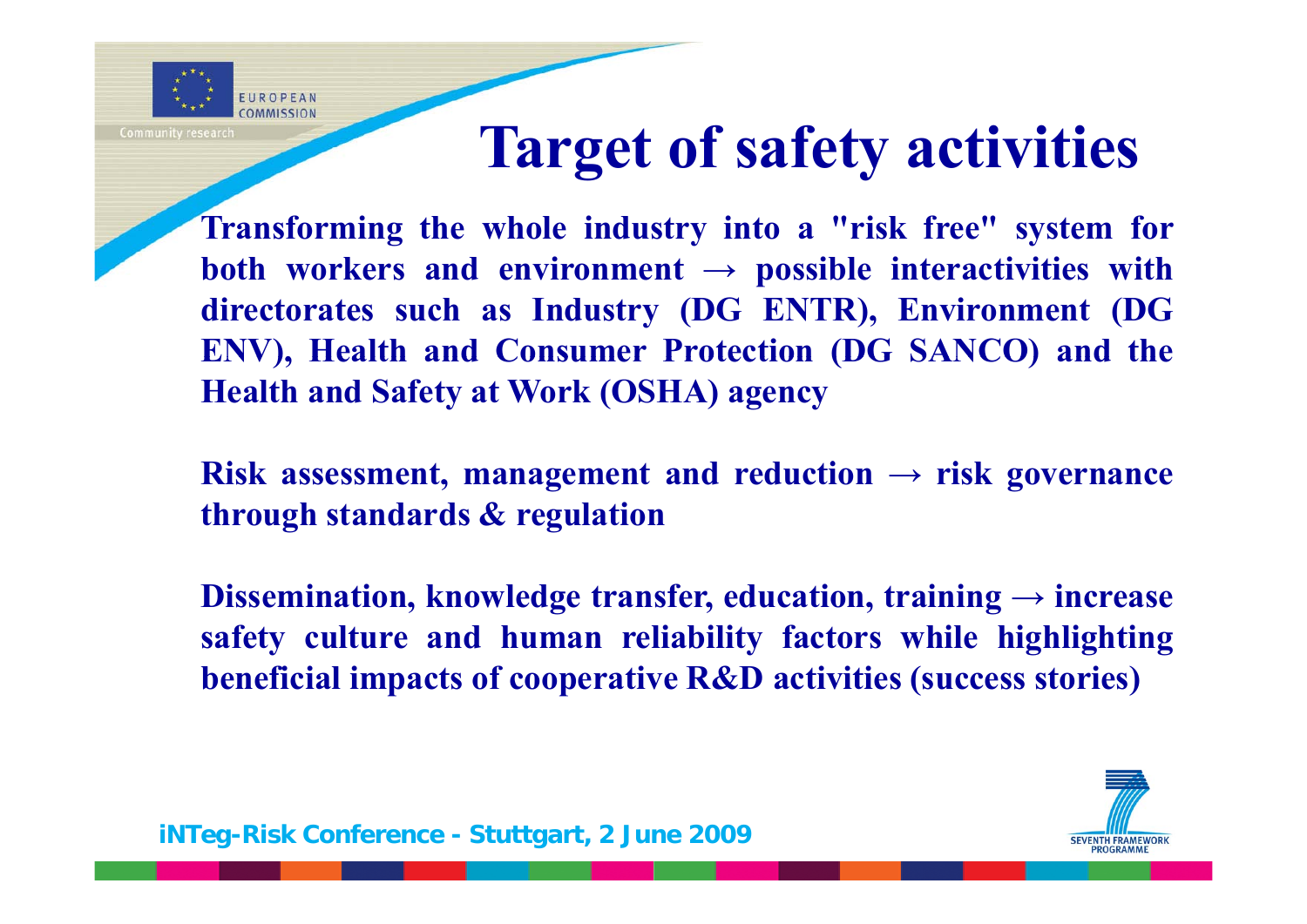

# **Progress in Materials Sciences …and more**

- $\bullet$  **Nano-enhanced products increasingly appear in our ever yda y life, even if we do not alwa ys realise it yy y**
- **1 - Organic Light Emitting Diodes**
- **2 - Photovoltaic film**
- **3 - Scratch-proof sel f-cleaning glass**
- **4 - Stain resistant fabrics**
- **5 - Intelligent clothing**
- **6** Bucky-tubeframe
- **7 - Biocompatible hip-joint**
- **8 - Nano-particle paint**
- **9 - Thermo -chromic glass chromic**
- **10 - Magnetic data memory**
- **11 - Carbon nanotube fuel cells**
- **12 - Nano -engineered cochlear implant**



Source: BBC

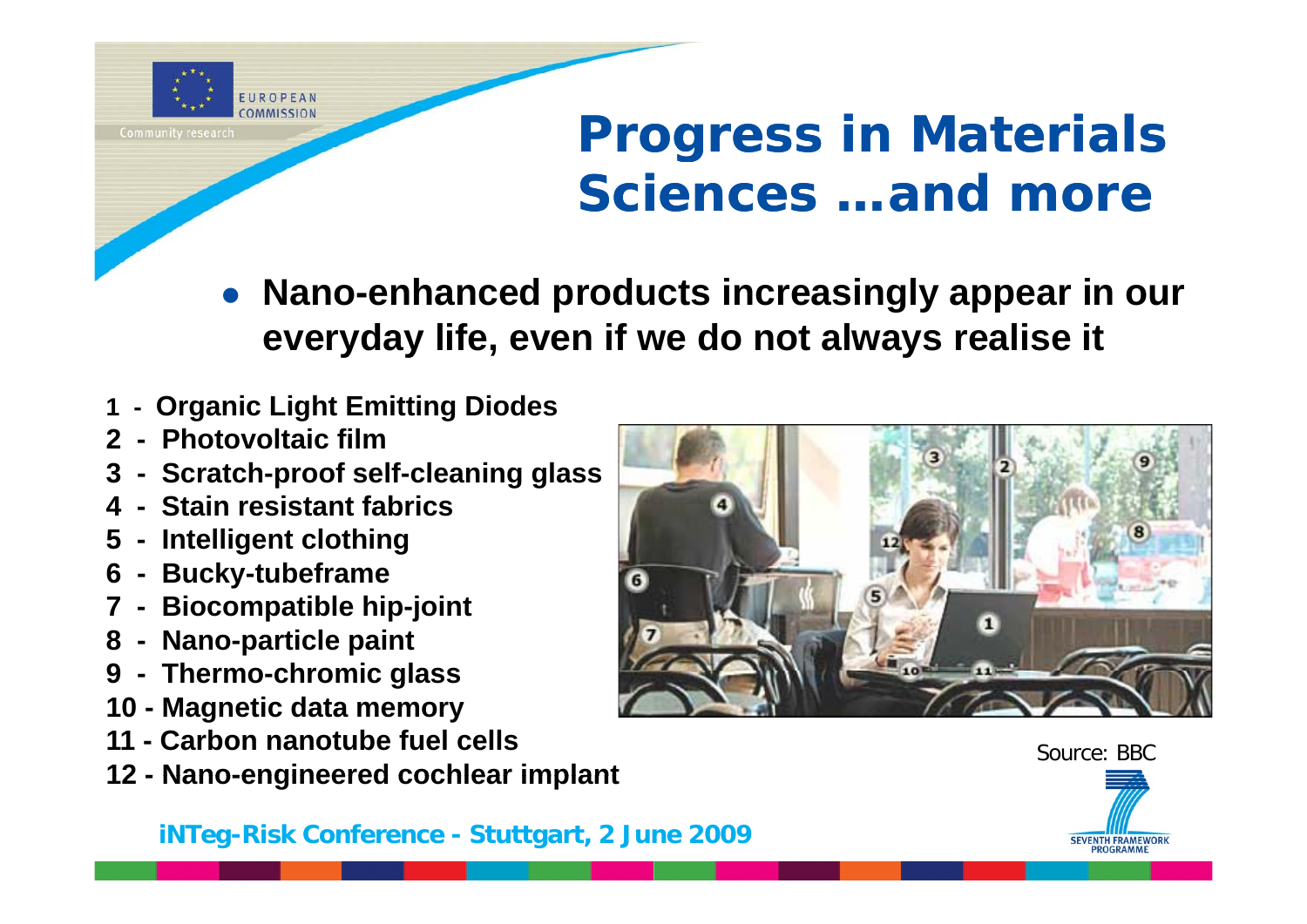

**SEVENTH FRAMEWORK** 

*Overall objective : To improve the competitiveness*  of EU industry and ensure its transformation via

- the effective transition from a resource-based to knowledge-based industry
- •generation of new breakthrough knowledge
- • strengthening EU leadership in nano, materials and production technologies
- • emphasis on integrating different technologies and disciplines across many industrial sectors

*… stron g y continuit y with FP6*

Importance of Technology Platforms to help establish common research priorities

**iNTeg-Risk Conference - Stuttgart, 2 June 2009**

EUROPEAN

**Community research**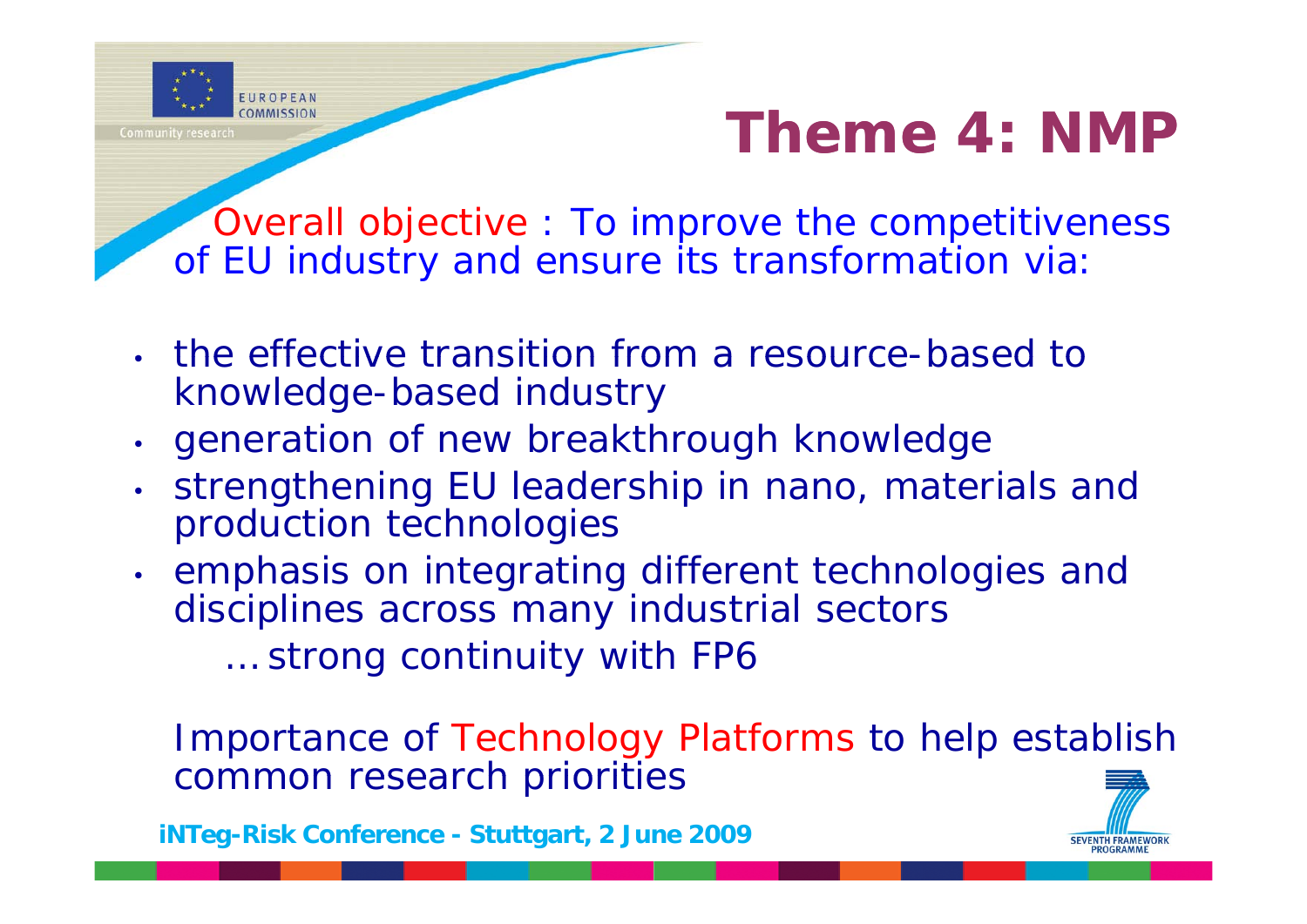

# **Theme 4: NMP**

Four activities:

- 1. Nanosciences and nanotechnologies
- 2. Materials
- 3. New production
- 4. Integration of technologies for industrial applications

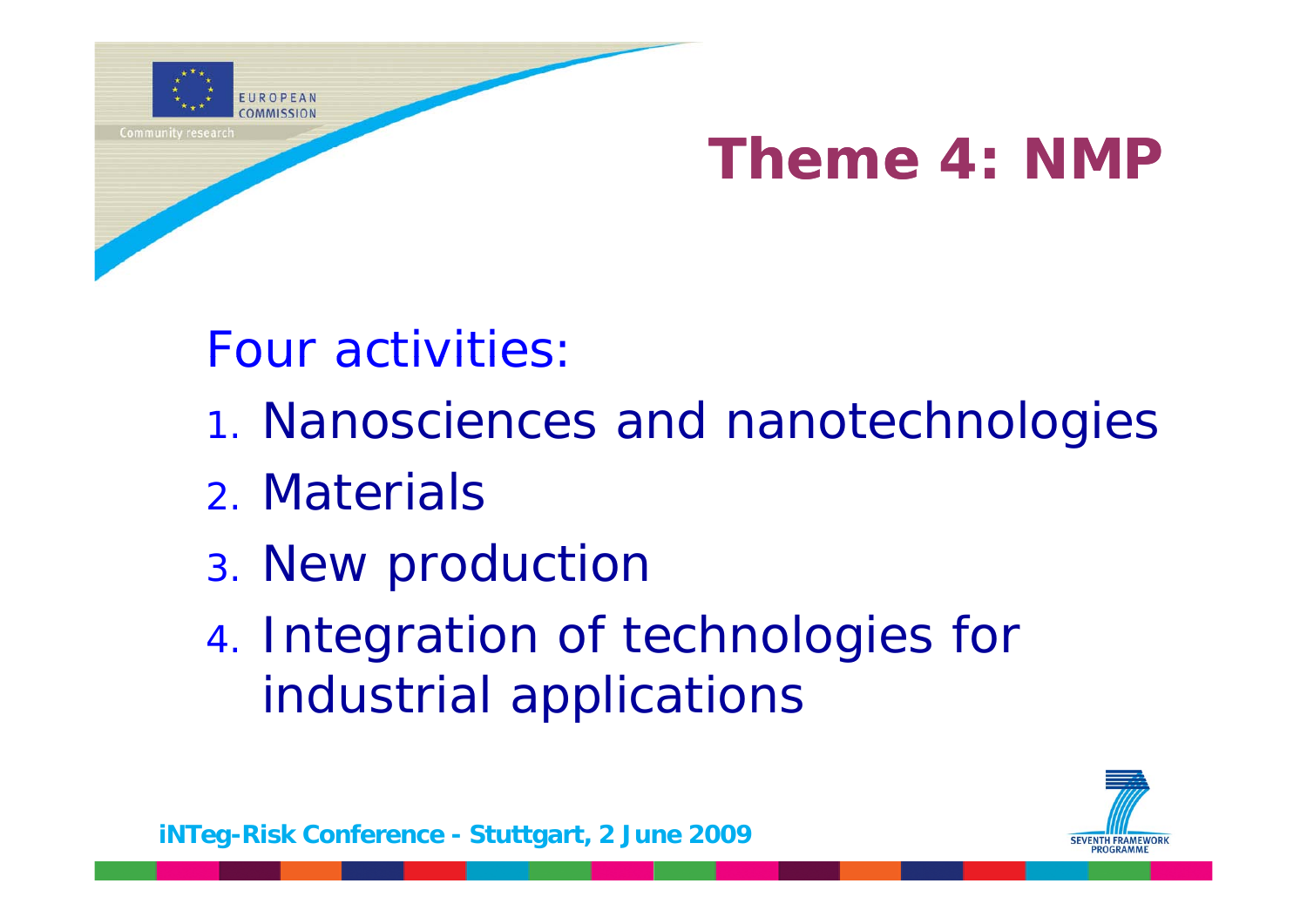

# **Theme 4: NMP**

# **NMP Topics with possibilities for Safety funding in 2010 call Publication date: 30 JULYDRAFT!**

**SEVENTH FRAMEWORK**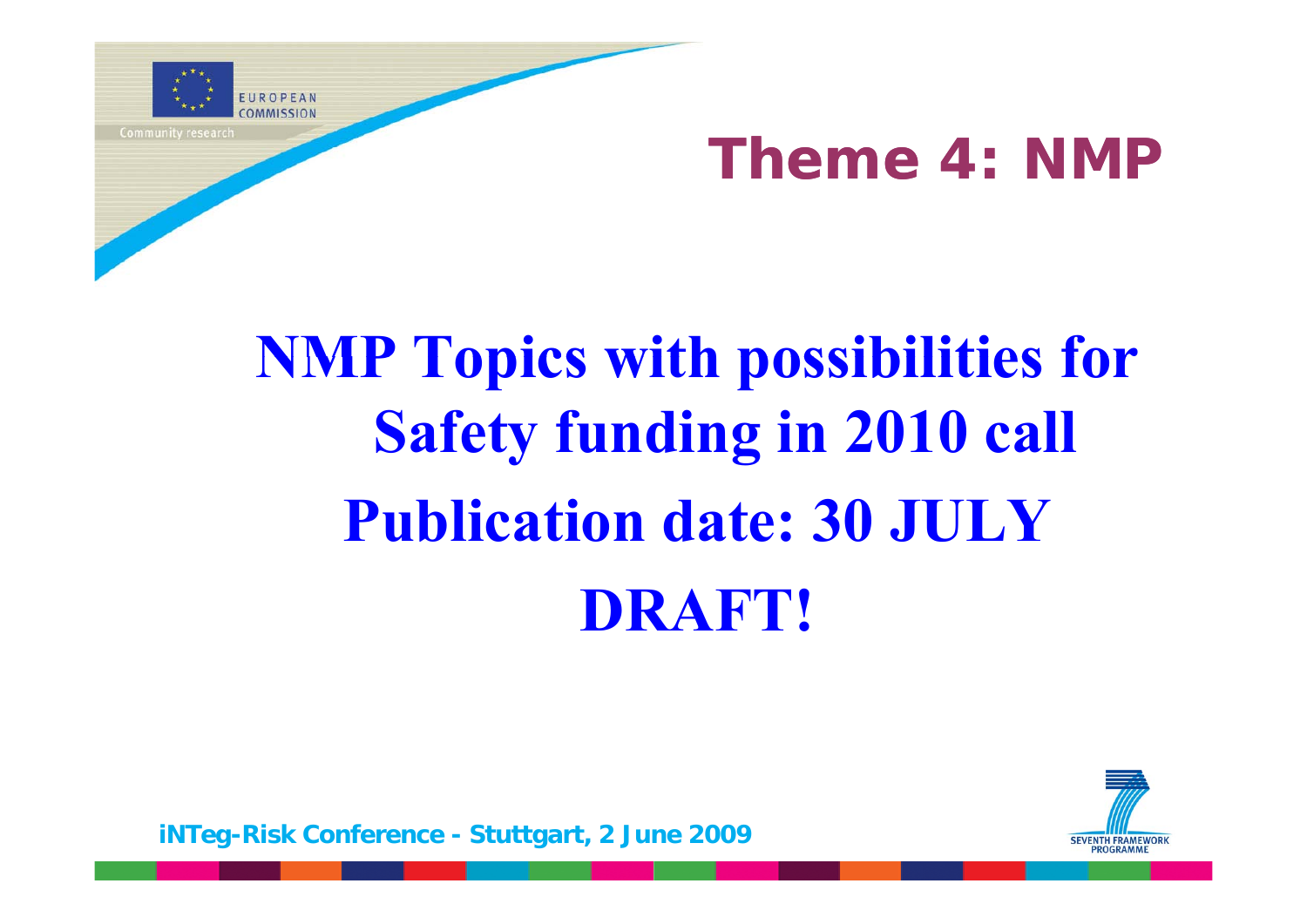

# **Safety in Nanotechnology**

- This activity will also investigate the impact of nanotechnology on society, human health and the environment, as well as look into the relevance of nanoscience and technology for the solution of societal problems as well as the societal acceptance of nanotechnology. This will include research on potential ethical, **public health, occupational safety and environmental protection implications as well as safety, monitoring and sensing, metrology, nomenclature and standards which are becoming increasingly important to pave the way for industrial applications**. Actions will be launched to implement the Commission's integrated and responsible approach as well as the measures outlined in the associated Action Plan 'Nanosciences and nanotechnologies.
- Knowledge gaps in relation to the risk assessment of nanomaterials and nanotechnologies could currently constitute an impediment to the smooth implementation of regulatory requirements.



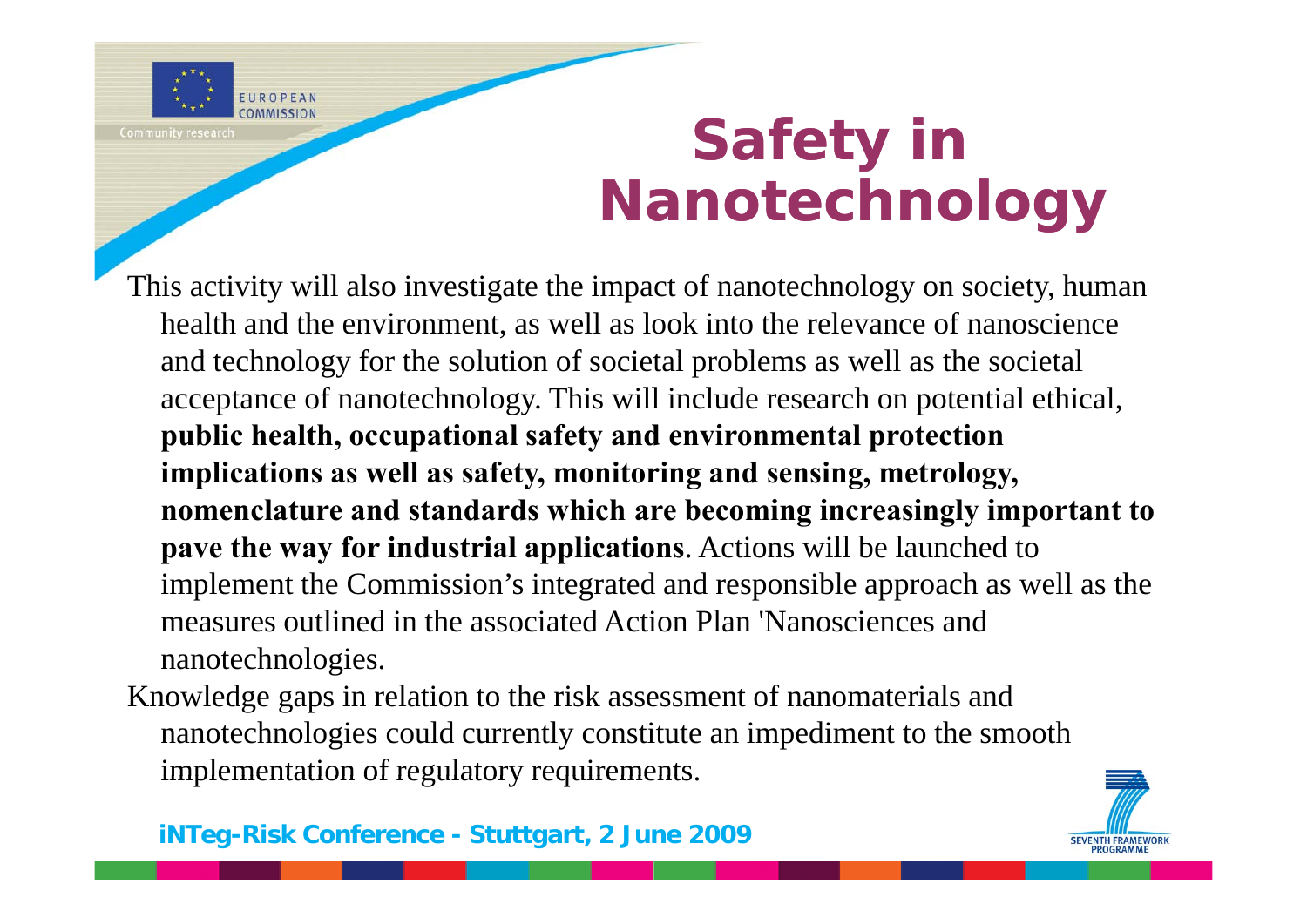

#### **4.1.2: Nanotechnologies and converging technologies**

- **4.1.2-2 Substitution of materials or components utilising "green nanotechnology"- SM**
- **4.1.2-3 Thermoelectric energy converters based on nanotechnology – SM**

#### **4.1.3: Health, Safety and Environmental Impacts**

- **4.1.3-1 Reference methods for managing the risk of engineered nanoparticles - LA**
- $\cdot$  4.1.3 **. . -2 Modelling toxicity behaviour of engineered nanoparticles – SM – (Coordinated call with the US)**

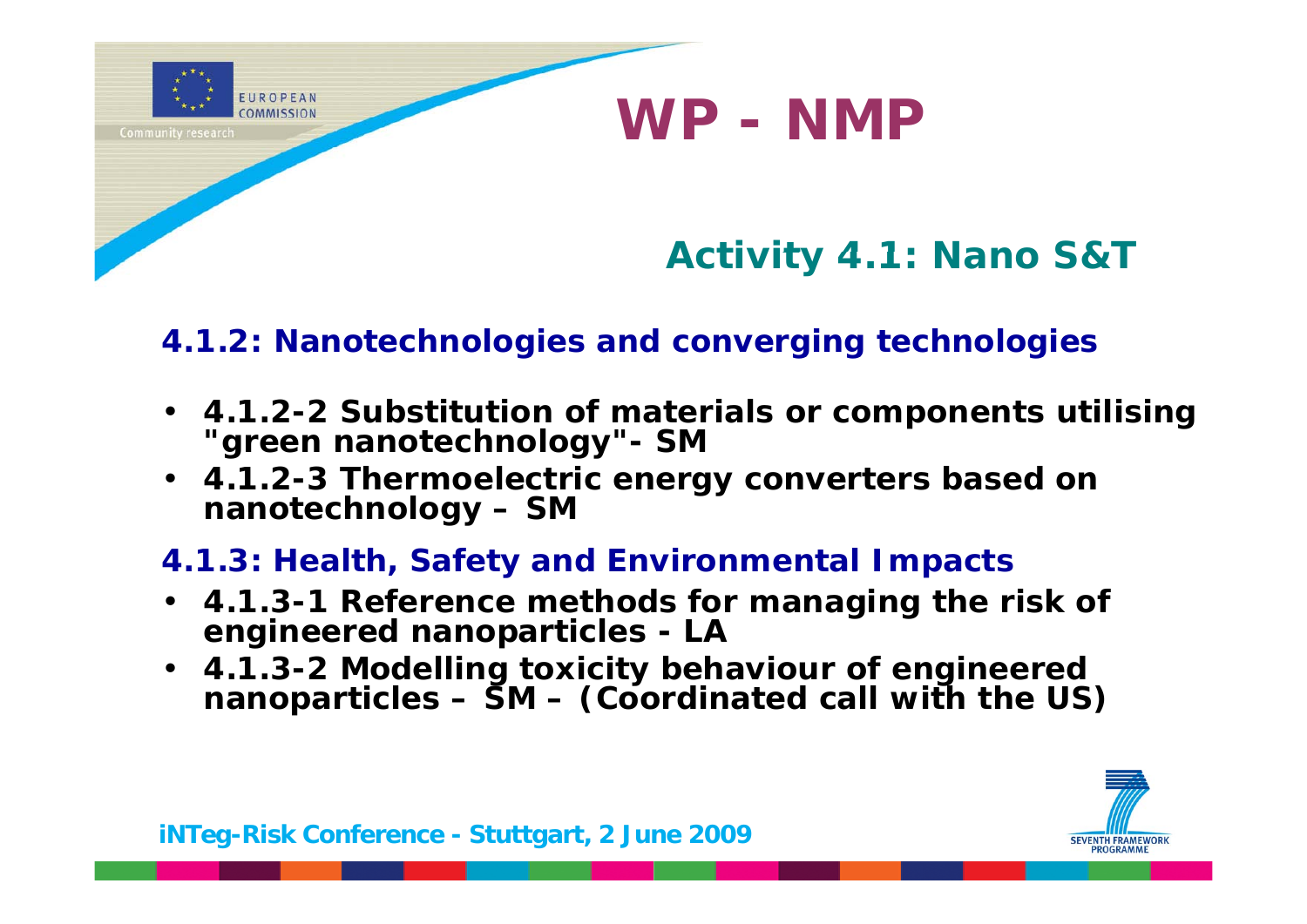

**4.2.3: Novel biomaterials and bioinspired materials**

- **4.2.3-1 Development of standard scaffolds for the rational design of bioactive materials for tissue regeneration – LA**
- **4.2.4: Advances in chemical technologies and materials processing**
- **4.2.4-1 New materials and/or membranes for catalytic reactors - LA -**

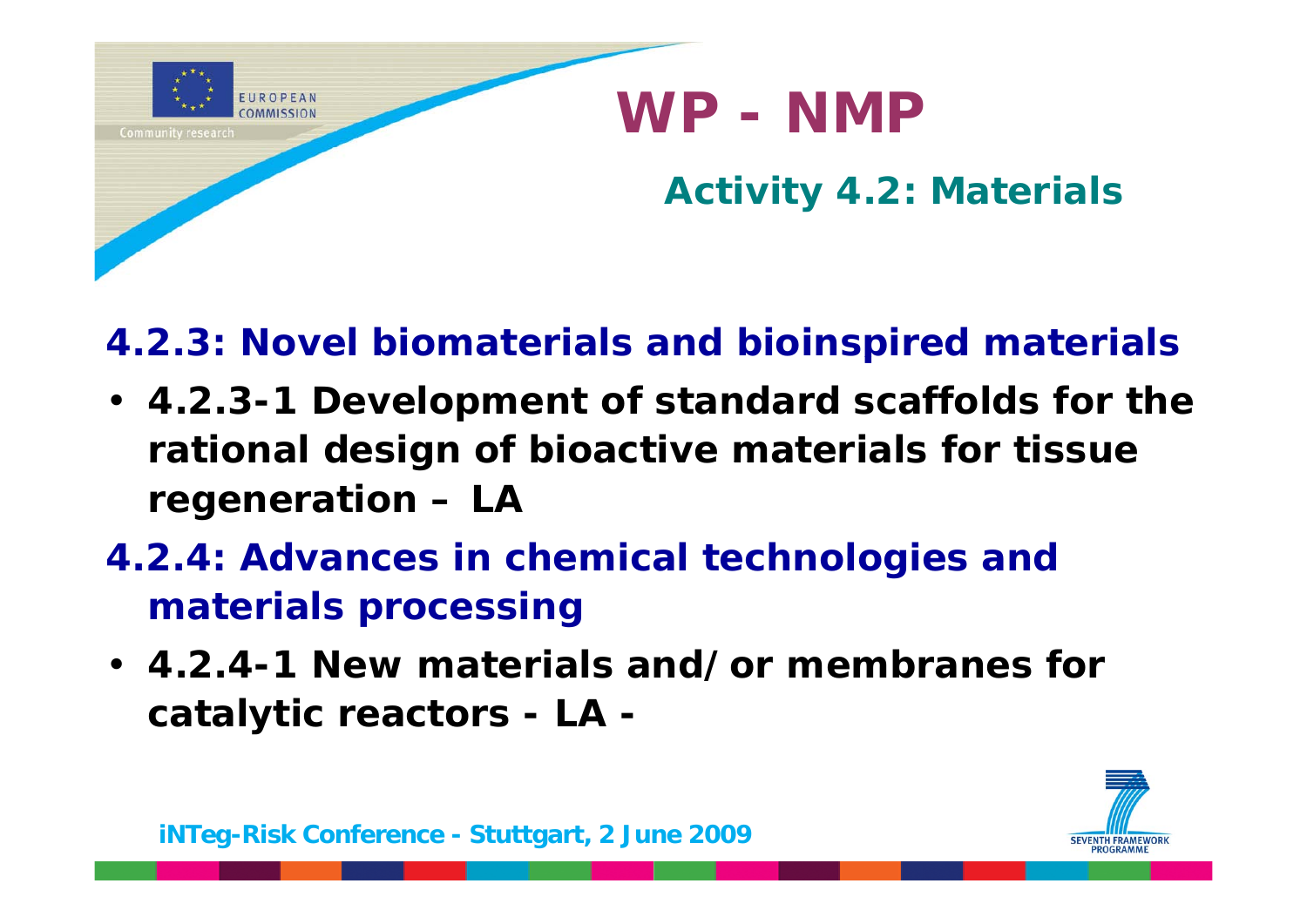

**Activity 4 3: New Production 4.3:** 

- **4.3.1: Development and validation of new industrial models and strategies**
- **4.3.1-1: New industrial models for a sustainable and efficient production – SM**
- **4.3.4: Rapid transfer and integration of new technologies into the design and operation of manufacturing processes**
- **4.3.4-1 Manufacturing systems for 3D-shaped, multilayered products based on flexible materials - LA**

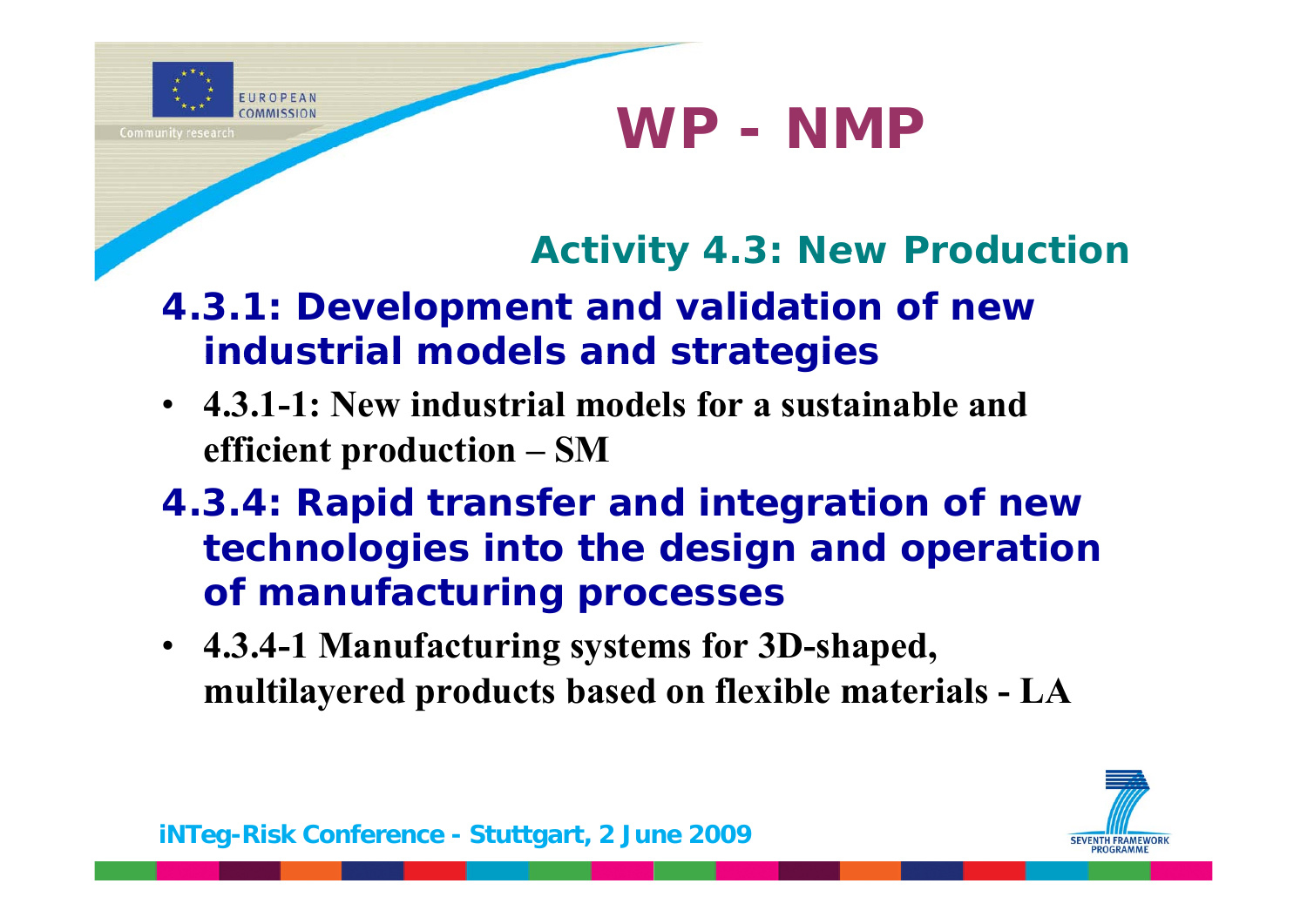

- **4.0-1: Development of nanotechnology-based systems for detection, diagnosis and therapy for cancer – LA –**
- **4 0. -2: Capacity building for the development of nanotech Capacity building nanotechbased multi-parameter sensors – LA –**
- **4.0-3: High throughput technologies for the development of formulated products - LA**
- **4.0-4: A new generation of multi-functional fibre-based**  products produced by new and flexible manufacturing **concepts – SME -**



EUROPEAN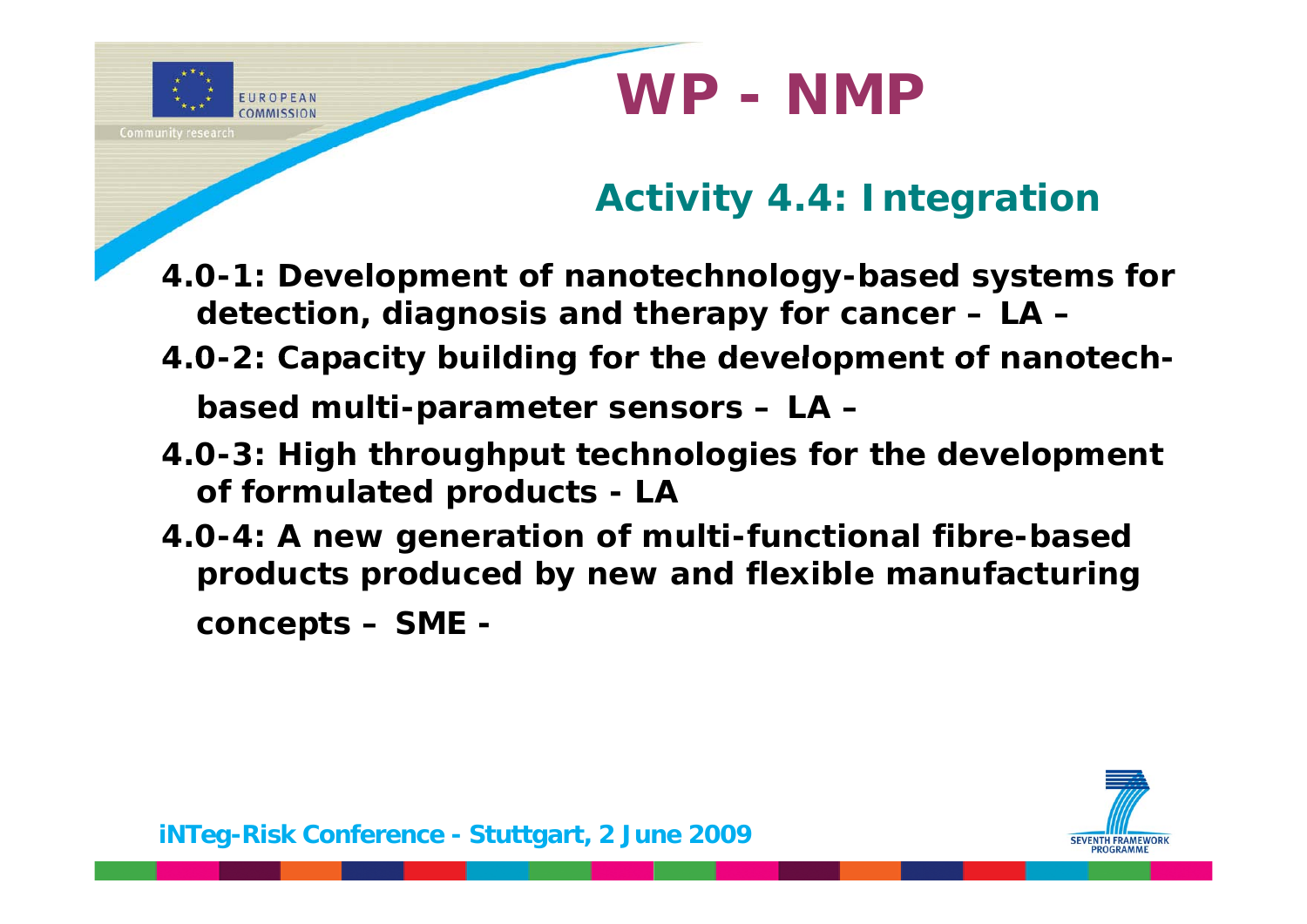

- **4.0-5: Support to coordination activities of NMP related to European Technology Platforms – CSA - Coordination**
- **4.0-7: ERANET on nanotechnologies, including nanotoxicology**
- **4.0-8: ERANET on Manufacturing**
- **4.0-9: ERANET on Catalysis**

EUROPEAN COMMISSION

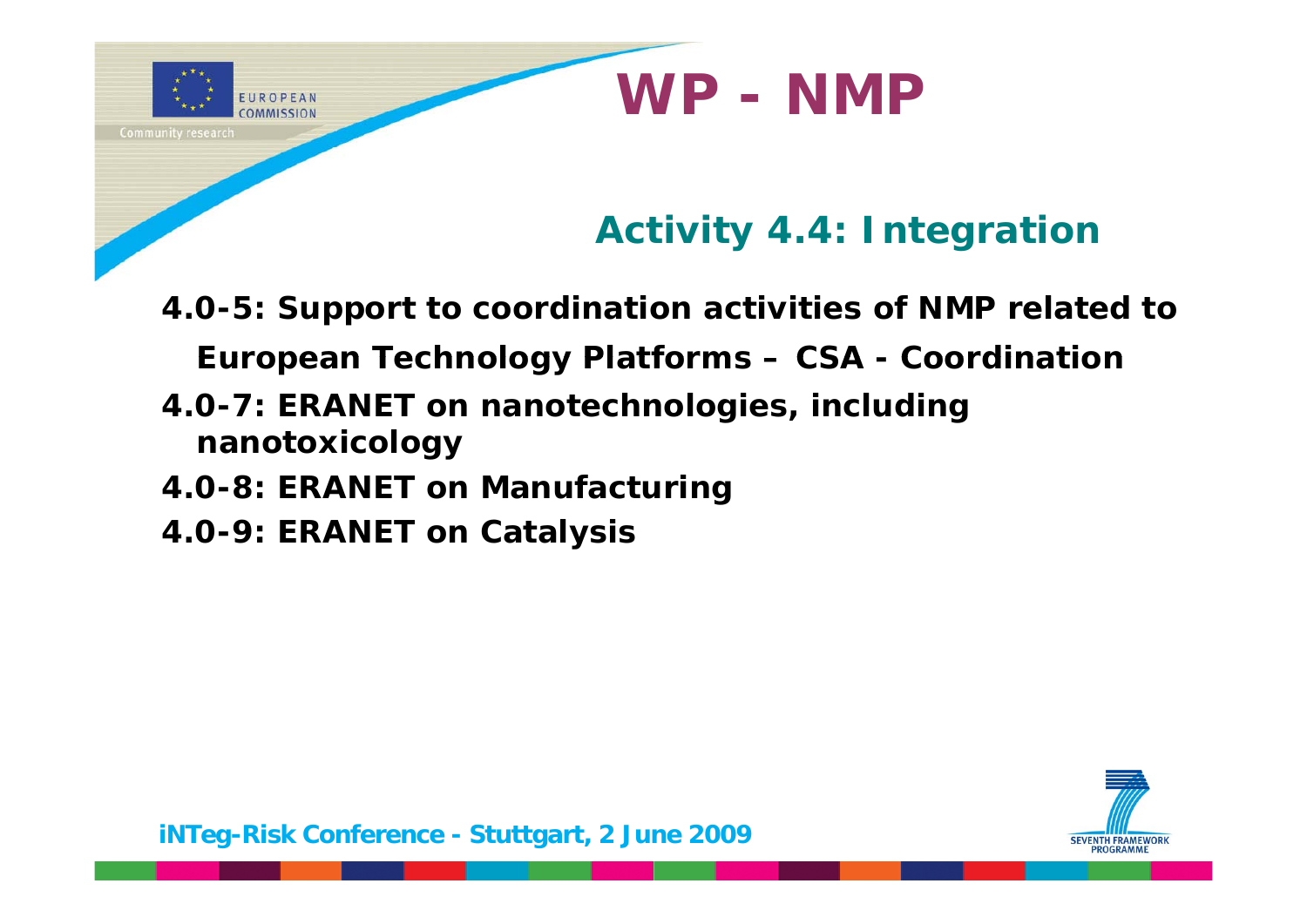**Public Private Partnerships**

**WP - NMP**

### **Energy-efficient Buildings**

EUROPEAN

**Community research** 

**EeB.NMP.2010-1: New Nanotechnology based high performance insulation systems for energy efficiency. EeB.NMP.2010-2: : New technologies for energy efficiency at district level**

## **Factories of the Future**

**FoF.NMP.2010-2 : Supply chain approaches for small series i d t i l d ti industrial production**

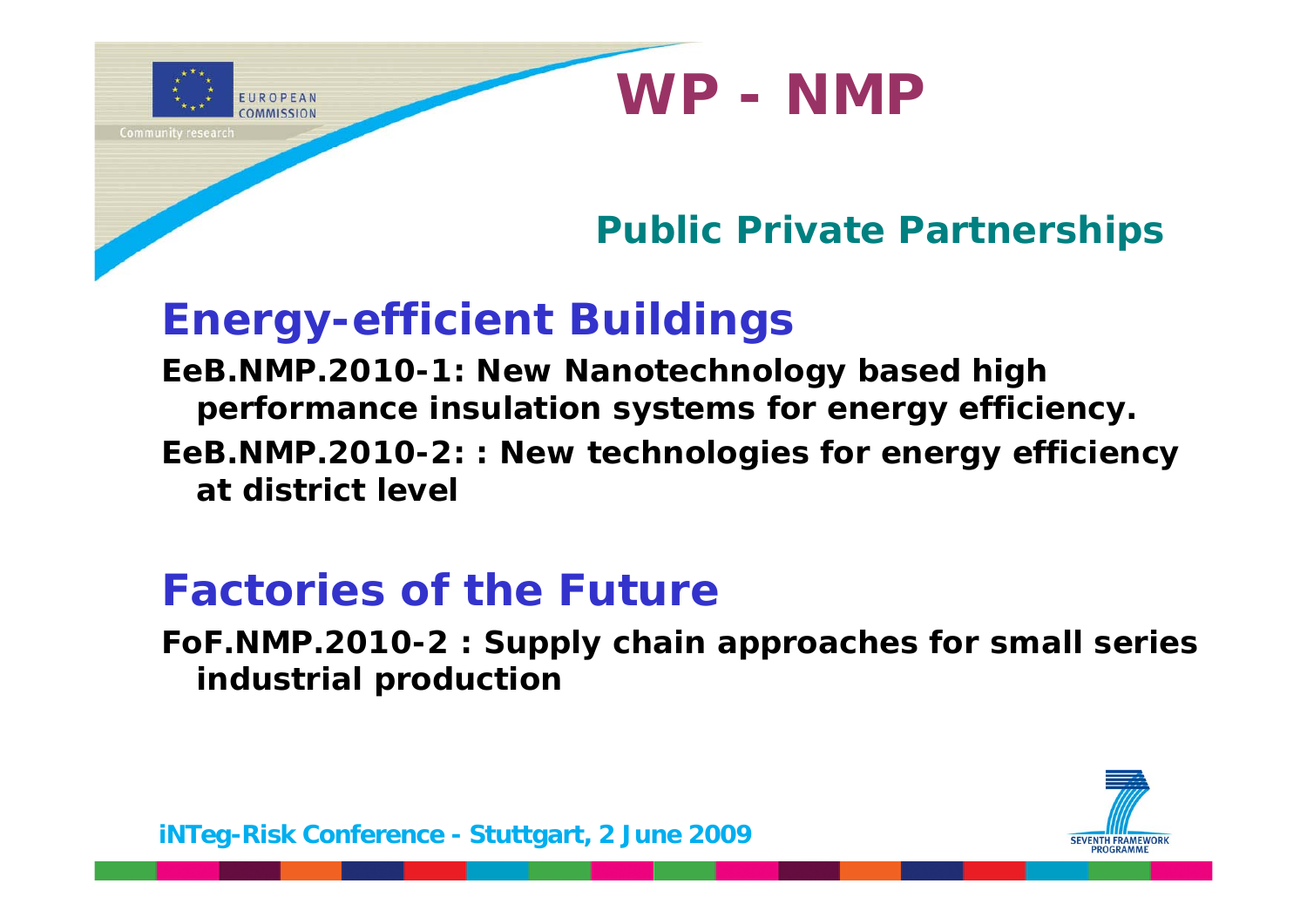

• Closure date of First Stage: 8 December 09 10 page proposal: S&T content + expected impact 2 pages: consortium+estimated financial resources

**PPP: FoF & EeB** 3 Nov-09 – one stage **PPP: Green Cars** 14 Jan-10 – one stage CSA 2 FEB-10 – one stage **Coord. call with US/Mexico** 31 Dec – one stage

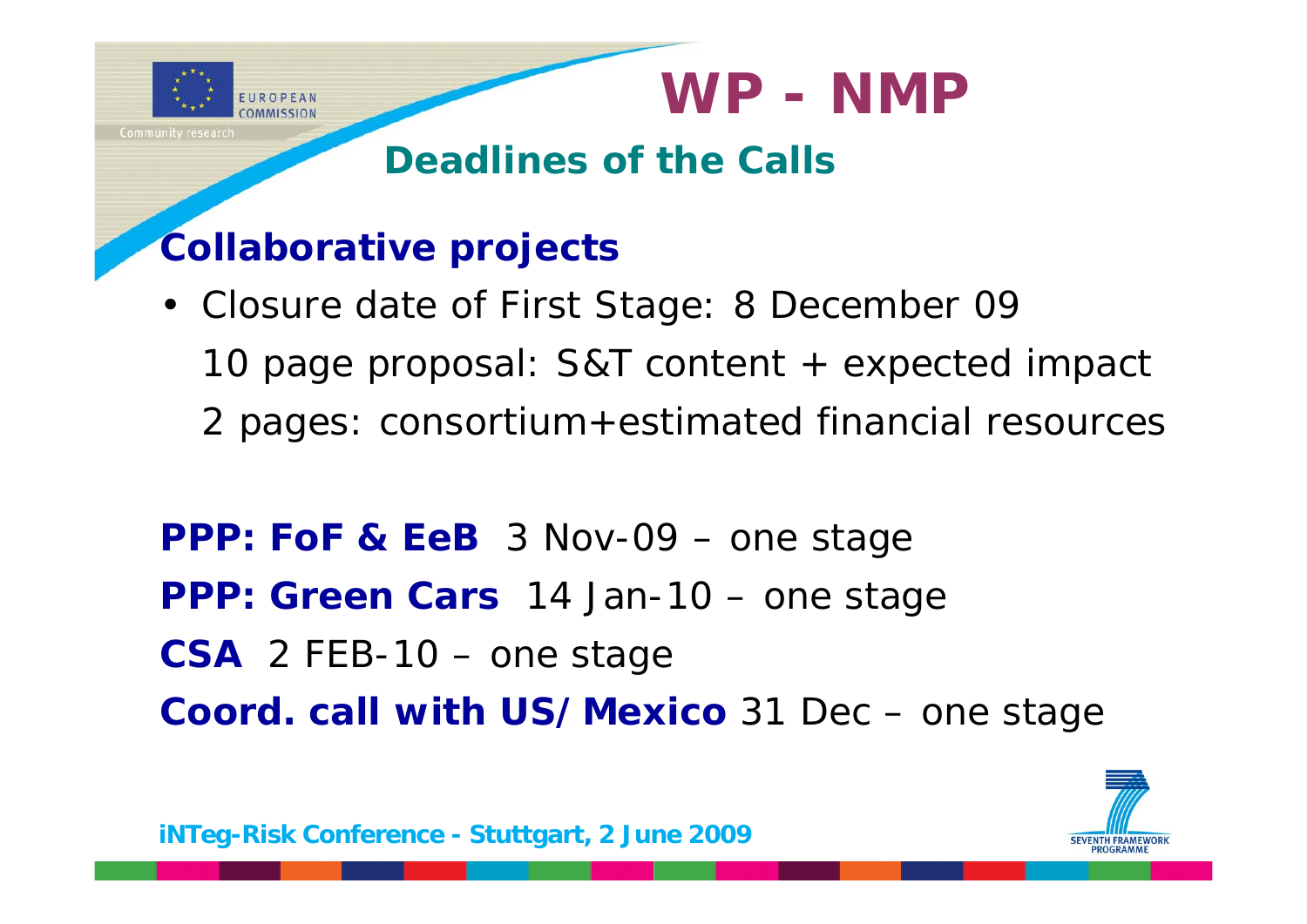

## **WP - NMF Funding Schemes - NMP**

#### **Collaborative projects**

- Small or medium scale focussed projects
	- $<$   $\epsilon$  4 million EC funding requested
- Large scale integrating projects
	- $> \epsilon$  4 million EC funding requested
- SME-targeted projects: at least 35% to SMEs **Networks of Excellence (not in this call) Coordination and Support actions**

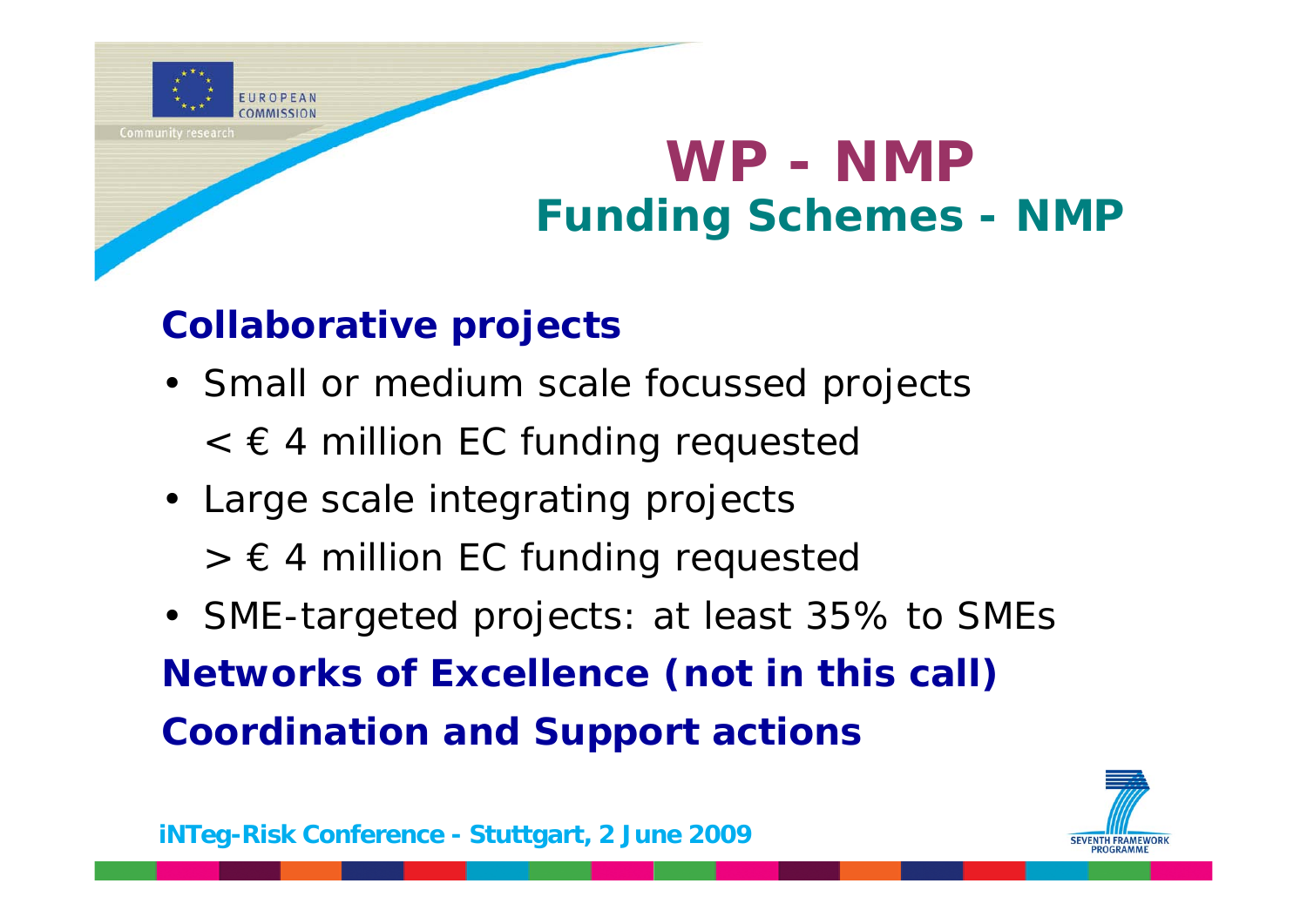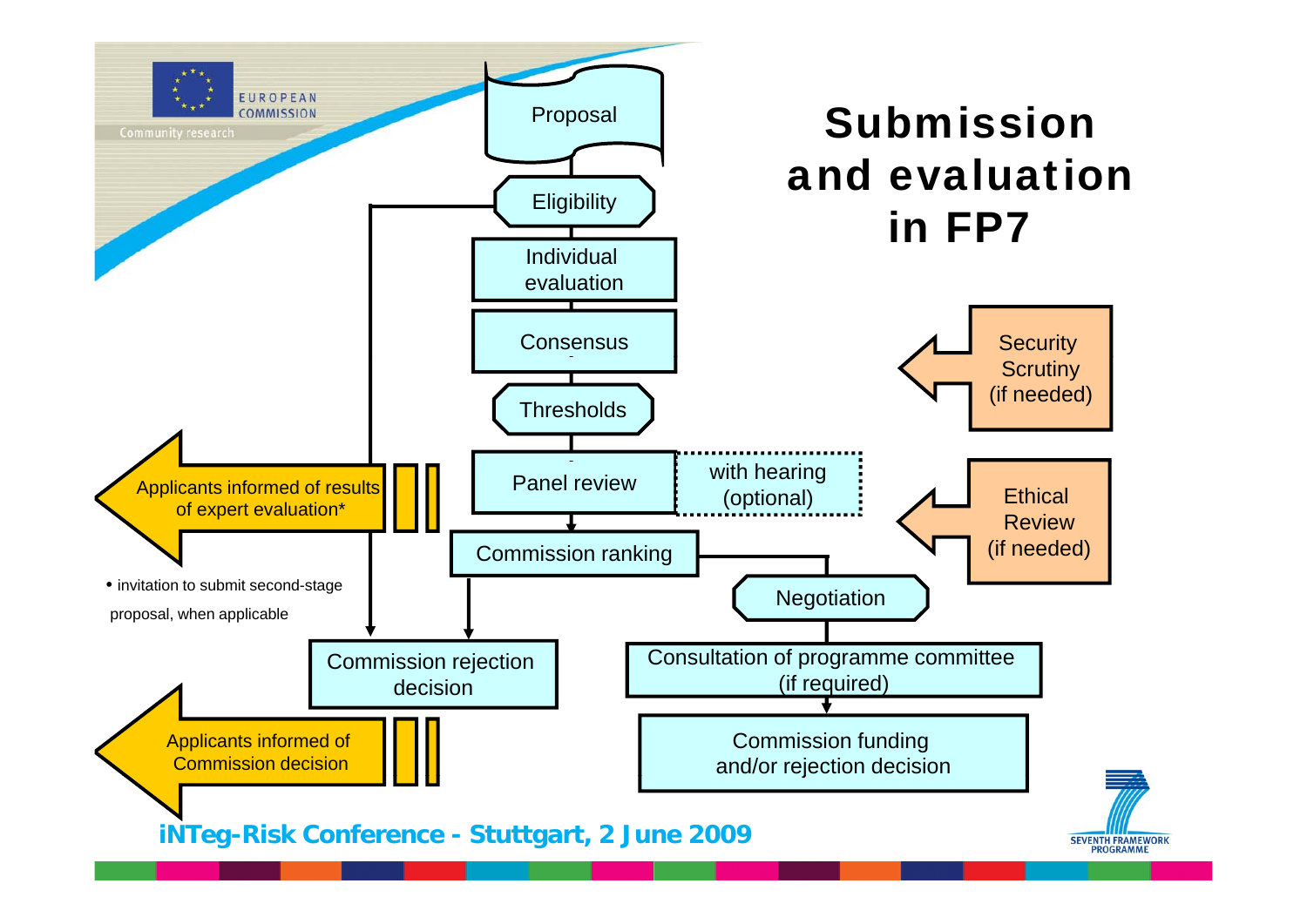

#### **Evaluation criteria and thresholds**

| <b>S&amp;T quality</b> | $4/5$ $(3/5, PPP)$ |
|------------------------|--------------------|
| <b>Implementation</b>  | 3/5                |
| <b>Impact</b>          | 3/5                |
| <b>Overall</b>         | 12/15 (10/15, PPP) |

- Implementation is not considered in stage 1 and the overall threshold is 8
- For LA, in stage 2 the threshold for Impact is 4